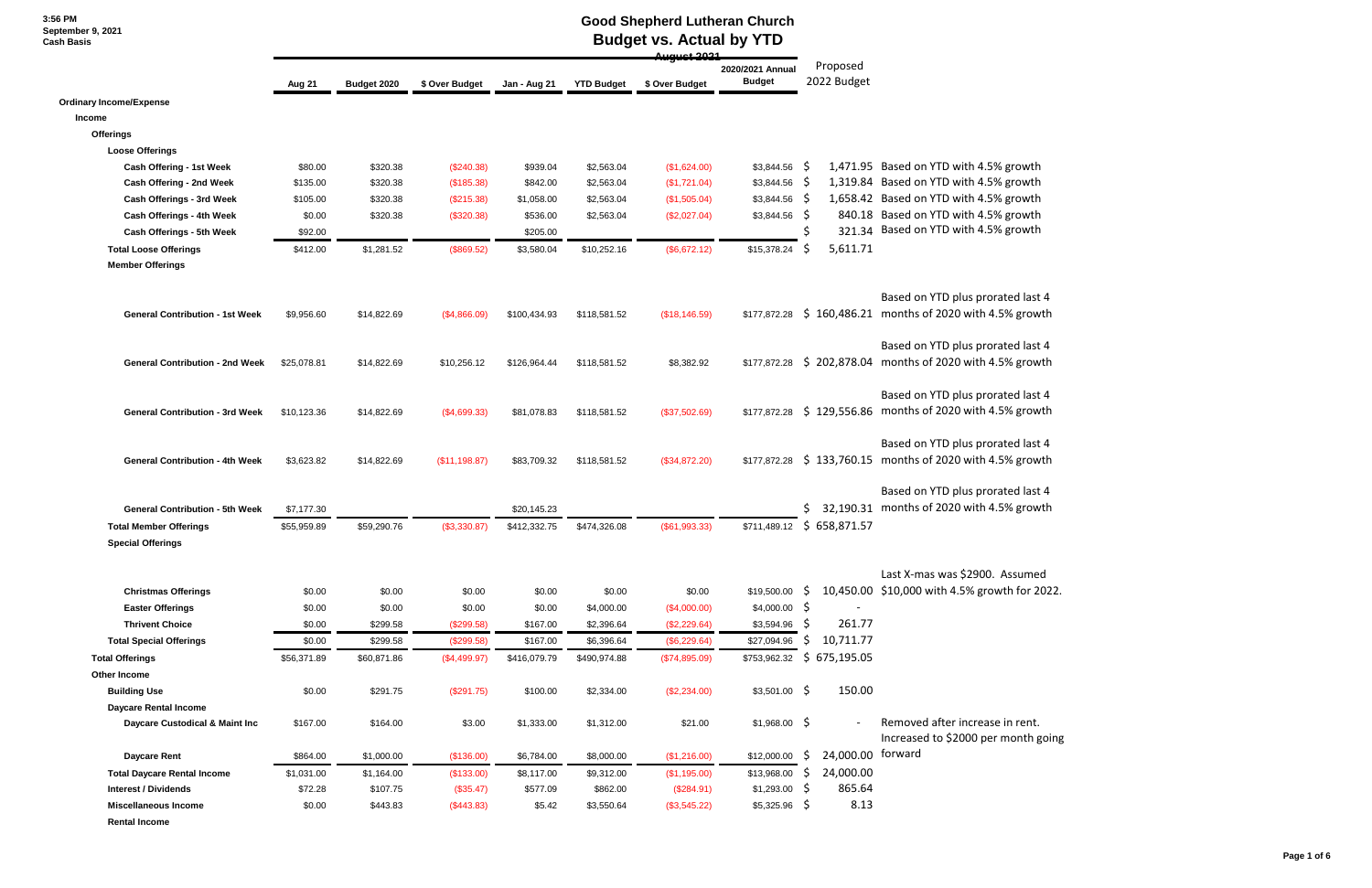## **Good Shepherd Lutheran Church Budget vs. Actual by YTD**

|                                            |             |             |                |              |                   | 0. مصطفى مستد  |                  |                   |                                                    |
|--------------------------------------------|-------------|-------------|----------------|--------------|-------------------|----------------|------------------|-------------------|----------------------------------------------------|
|                                            |             |             |                |              |                   |                | 2020/2021 Annual | Proposed          |                                                    |
|                                            | Aug 21      | Budget 2020 | \$ Over Budget | Jan - Aug 21 | <b>YTD Budget</b> | \$ Over Budget | <b>Budget</b>    | 2022 Budget       |                                                    |
|                                            |             |             |                |              |                   |                |                  |                   | Includes upping rent on 1<br>10,200.00 \$850/month |
| Rental - 1/2 House                         | \$700.00    | \$700.00    | \$0.00         | \$5,600.00   | \$5,600.00        | \$0.00         | \$8,400.00       | S                 |                                                    |
| <b>Rental - Johnson Way House</b>          | \$1,200.00  | \$1,200.00  | \$0.00         | \$10,800.00  | \$9,600.00        | \$1,200.00     | \$14,400.00      | 14,400.00<br>S    |                                                    |
| <b>Rental - Milestone Houses</b>           | \$2,400.00  | \$2,400.00  | \$0.00         | \$21,600.00  | \$19,200.00       | \$2,400.00     | \$28,800.00      | 28,800.00<br>S    |                                                    |
| <b>Total Rental Income</b>                 | \$4,300.00  | \$4,300.00  | \$0.00         | \$38,000.00  | \$34,400.00       | \$3,600.00     | \$51,600.00      | 57,000.00         |                                                    |
| <b>Total Other Income</b>                  | \$5,403.28  | \$6,307.33  | (\$904.05)     | \$46,799.51  | \$50,458.64       | (\$3,659.13)   | \$75,687.96      | 82,023.77<br>S    |                                                    |
|                                            |             |             |                |              |                   |                |                  |                   | Down but based on Last 1                           |
| <b>Total Income</b>                        | \$61,775.17 | \$67,179.19 | (\$5,404.02)   | \$462,879.30 | \$541,433.52      | (\$78,554.22)  | \$829,650.28     | \$757,218.82      | actual giving.                                     |
| <b>Expense</b>                             |             |             |                |              |                   |                |                  |                   |                                                    |
| <b>Benevolence Expense</b>                 |             |             |                |              |                   |                |                  |                   |                                                    |
| <b>Benevolence Contingency</b>             | \$563.72    | \$628.30    | (\$64.58)      | \$4,159.14   | \$5,026.40        | (\$867.26)     | \$7,539.60       |                   |                                                    |
| <b>Children of the Peace (COPI)</b>        | \$333.34    | \$333.33    | \$0.01         | \$2,666.72   | \$2,666.64        | \$0.08         | \$3,999.96       |                   |                                                    |
| <b>China Services Ventures</b>             | \$0.00      | \$416.67    | (\$416.67)     | \$1,249.98   | \$3,333.36        | (\$2,083.38)   | \$5,000.04       |                   |                                                    |
| <b>Christian Motorcycle Assoc</b>          | \$150.00    | \$150.00    | \$0.00         | \$1,200.00   | \$1,200.00        | \$0.00         | \$1,800.00       |                   |                                                    |
| <b>Christmas Stocking</b>                  | \$167.67    | \$167.67    | \$0.00         | \$1,340.36   | \$1,341.36        | (\$1.00)       | \$2,012.04       |                   |                                                    |
| <b>Eastern European Mission</b>            |             |             |                |              |                   |                |                  |                   |                                                    |
| <b>Belarus Mission - Valery</b>            | \$204.54    | \$204.54    | \$0.00         | \$1,636.32   | \$1,636.32        | \$0.00         | \$2,454.48       |                   |                                                    |
| Eastern European Mission - Other           | \$81.82     | \$81.82     | \$0.00         | \$654.56     | \$654.56          | \$0.00         | \$981.84         |                   |                                                    |
| <b>Total Eastern European Mission</b>      | \$286.36    | \$286.36    | \$0.00         | \$2,290.88   | \$2,290.88        | \$0.00         | \$3,436.32       |                   |                                                    |
| <b>Epiphany Fellowship</b>                 | \$150.00    | \$150.00    | \$0.00         | \$1,200.00   | \$1,200.00        | \$0.00         | \$1,800.00       |                   |                                                    |
| <b>FCCCS Utah-Samoan Church</b>            | \$166.67    | \$166.67    | \$0.00         | \$1,333.36   | \$1,333.36        | \$0.00         | \$2,000.04       |                   |                                                    |
| Good News Jail & Prison Ministr            | \$150.00    | \$150.00    | \$0.00         | \$1,200.00   | \$1,200.00        | \$0.00         | \$1,800.00       |                   |                                                    |
| <b>Good Samaritan</b>                      | \$200.00    | \$200.00    | \$0.00         | \$1,600.00   | \$1,600.00        | \$0.00         | \$2,400.00       |                   |                                                    |
| <b>International Health Partners</b>       |             |             |                |              |                   |                |                  |                   |                                                    |
| <b>Tanzania Mission Trip</b>               | \$0.00      | \$350.00    | (\$350.00)     | \$0.00       | \$2,800.00        | (\$2,800.00)   | \$4,200.00       |                   |                                                    |
| International Health Partners - Othe       | \$333.33    | \$333.33    | \$0.00         | \$2,666.64   | \$2,666.64        | \$0.00         | \$3,999.96       |                   |                                                    |
| <b>Total International Health Partners</b> | \$333.33    | \$683.33    | (\$350.00)     | \$2,666.64   | \$5,466.64        | (\$2,800.00)   | \$8,199.96       |                   |                                                    |
| <b>InterVarsity Christian Fellowsh</b>     | \$200.00    | \$200.00    | \$0.00         | \$1,600.00   | \$1,600.00        | \$0.00         | \$2,400.00       |                   |                                                    |
| <b>LCMC - Intermountain</b>                | \$100.00    | \$100.00    | \$0.00         | \$800.00     | \$800.00          | \$0.00         | \$1,200.00       |                   |                                                    |
| <b>LCMC - National</b>                     | \$583.34    | \$583.33    | \$0.01         | \$4,666.72   | \$4,666.64        | \$0.08         | \$6,999.96       |                   |                                                    |
| <b>Pregnancy Resource Center</b>           | \$333.33    | \$333.33    | \$0.00         | \$2,666.64   | \$2,666.64        | \$0.00         | \$3,999.96       |                   |                                                    |
| <b>Rescue Mission</b>                      | \$150.00    | \$150.00    | \$0.00         | \$1,200.00   | \$1,200.00        | \$0.00         | \$1,800.00       |                   |                                                    |
| <b>Royal Family KIDS</b>                   | \$250.00    | \$250.00    | \$0.00         | \$2,000.00   | \$2,000.00        | \$0.00         | \$3,000.00       |                   |                                                    |
| <b>Standing Together</b>                   | \$100.00    | \$100.00    | \$0.00         | \$800.00     | \$800.00          | \$0.00         | \$1,200.00       |                   |                                                    |
| <b>Viet Nam Mission</b>                    | \$291.67    | \$291.67    | \$0.00         | \$2,333.36   | \$2,333.36        | \$0.00         | \$3,500.04       |                   |                                                    |
| <b>Vine Institute/ Mission Door</b>        | \$333.34    | \$333.33    | \$0.01         | \$2,666.72   | \$2,666.64        | \$0.08         | \$3,999.96       |                   |                                                    |
| <b>Unbudgeted Mission Funds</b>            | \$0.00      | \$434.00    | (\$434.00)     | \$0.00       | \$3,472.00        | (\$3,472.00)   | \$5,208.00       |                   |                                                    |
|                                            |             |             |                |              |                   |                |                  |                   | 10% of Total Offerings. D                          |
|                                            |             |             |                |              |                   |                |                  |                   | giving to be determined b                          |
| <b>Total Benevolence Expense</b>           | \$4,842.77  | \$6,107.99  | (\$1,265.22)   | \$39,640.52  | \$48,863.92       | (\$9,223.40)   | \$73,295.88      | \$67,519.51 Comm. |                                                    |
| <b>Building &amp; Properties</b>           |             |             |                |              |                   |                |                  |                   |                                                    |
| <b>Utilities</b>                           |             |             |                |              |                   |                |                  |                   |                                                    |
| <b>Electricity - Church</b>                | \$0.00      | \$1,614.00  | (\$1,614.00)   | \$9,410.06   | \$12,912.00       | (\$3,501.94)   | \$19,368.00      | 14,551.64<br>-Ş   |                                                    |
| <b>Electricity - House of Prayer</b>       | \$0.00      | \$34.58     | (\$34.58)      | \$239.26     | \$276.64          | (\$37.38)      | $$414.96$ \$     | 369.99            |                                                    |
| Gas                                        | \$26.51     | \$458.08    | (\$431.57)     | \$4,344.29   | \$3,664.64        | \$679.65       | $$5,496.96$ \$   | 6,717.97          |                                                    |
| <b>Security</b>                            | \$315.60    | \$317.25    | (\$1.65)       | \$2,545.84   | \$2,538.00        | \$7.84         | $$3,807.00$ \$   | 3,936.87          |                                                    |
|                                            |             |             |                |              |                   |                |                  |                   |                                                    |

 $1/2$  house to

12 months

Detailed by Missions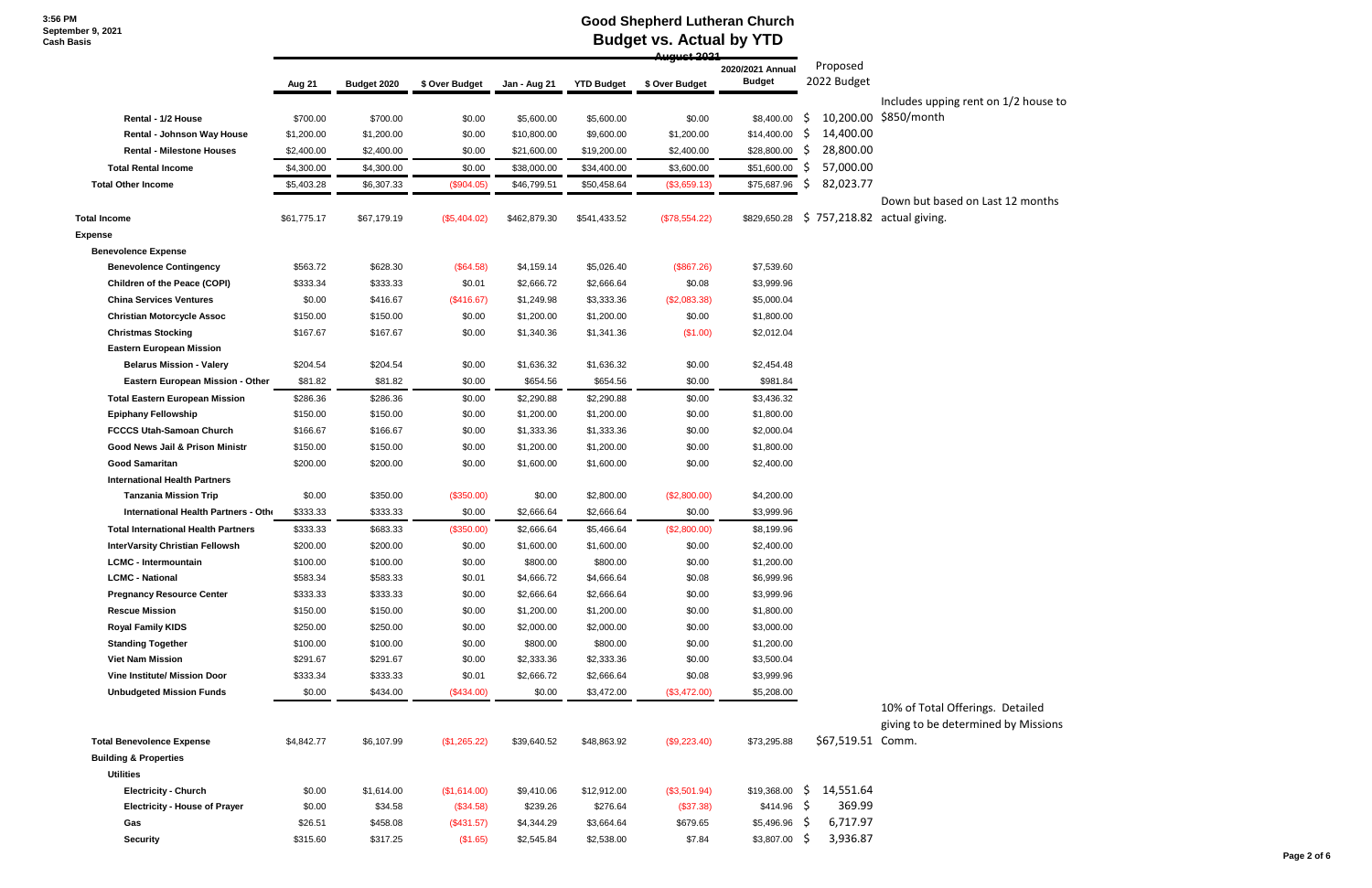## **Good Shepherd Lutheran Church Budget vs. Actual by YTD**

|                                           | 4سمسمس     |             |                |              |                   |                |                                   |                           |                                              |  |  |
|-------------------------------------------|------------|-------------|----------------|--------------|-------------------|----------------|-----------------------------------|---------------------------|----------------------------------------------|--|--|
|                                           | Aug 21     | Budget 2020 | \$ Over Budget | Jan - Aug 21 | <b>YTD Budget</b> | \$ Over Budget | 2020/2021 Annual<br><b>Budget</b> | Proposed<br>2022 Budget   |                                              |  |  |
| <b>Sewer</b>                              | \$0.00     | \$14.08     | (\$14.08)      | \$139.20     | \$112.64          | \$26.56        | \$168.96                          | \$<br>215.26              |                                              |  |  |
| <b>Telephone</b>                          | \$410.20   | \$276.58    | \$133.62       | \$2,091.60   | \$2,212.64        | (\$121.04)     | $$3,318.96$ \$                    | 5,412.00                  | Includes Internet. Used \$200 +<br>per month |  |  |
| <b>Waste Disposal</b>                     | \$569.50   | \$127.67    | \$441.83       | \$1,429.16   | \$1,021.36        | \$407.80       | $$1,532.04$ \$                    | 2,210.04                  |                                              |  |  |
| Water                                     | \$592.48   | \$505.25    | \$87.23        | \$3,641.05   | \$4,042.00        | (\$400.95)     | \$6,063.00                        | 5,630.49<br>-Ş            |                                              |  |  |
| <b>Total Utilities</b>                    | \$1,914.29 | \$3,347.49  | (\$1,433.20)   | \$23,840.46  | \$26,779.92       | (\$2,939.46)   | \$40,169.88                       | 39,044.26<br>S            |                                              |  |  |
| <b>Total Building &amp; Properties</b>    | \$1,914.29 | \$3,347.49  | (\$1,433.20)   | \$23,840.46  | \$26,779.92       | (\$2,939.46)   | \$40,169.88                       | 39,044.26<br><sub>S</sub> |                                              |  |  |
| <b>Business Expense</b>                   |            |             |                |              |                   |                |                                   |                           |                                              |  |  |
| <b>Jeff Stephenson</b>                    | \$96.92    | \$125.00    | (\$28.08)      | \$1,047.96   | \$1,000.00        | \$47.96        | \$1,500.00                        | \$1,500.00                |                                              |  |  |
| Jolyn Dickerson                           | \$29.36    | \$125.00    | (\$95.64)      | \$29.36      | \$1,000.00        | (\$970.64)     | \$1,500.00                        | \$1,500.00                |                                              |  |  |
| <b>Pastor James Wakefield</b>             | \$0.00     | \$395.83    | (\$395.83)     | \$370.00     | \$3,166.64        | (\$2,796.64)   | $$4,749.96$ \$                    |                           |                                              |  |  |
| <b>Pastor Jeff Tally</b>                  | \$439.71   | \$395.83    | \$43.88        | \$609.36     | \$3,166.64        | (\$2,557.28)   | \$4,749.96                        | \$4,749.96                |                                              |  |  |
| <b>Pastor Susan Westland</b>              | \$261.20   | \$395.83    | (\$134.63)     | \$536.02     | \$3,166.64        | (\$2,630.62)   | \$4,749.96                        | \$4,749.96                |                                              |  |  |
|                                           |            |             |                |              |                   |                |                                   |                           | Returning to full budget per Pa              |  |  |
| <b>Total Business Expense</b>             | \$827.19   | \$1,437.49  | (\$610.30)     | \$2,592.70   | \$11,499.92       | (\$8,907.22)   | \$17,249.88                       | \$12,499.92 Jeff          |                                              |  |  |
| <b>Expense Transfers</b>                  |            |             |                |              |                   |                |                                   |                           |                                              |  |  |
|                                           |            |             |                |              |                   |                |                                   |                           | Keep same as 2020 per Pastor                 |  |  |
| <b>Family Ministry</b>                    | \$916.67   | \$916.67    | \$0.00         | \$7,333.36   | \$7,333.36        | \$0.00         | \$11,000.04                       | 11,000.00<br>S            | \$27000 in restricted funds                  |  |  |
| <b>Total Expense Transfers</b>            | \$916.67   | \$916.67    | \$0.00         | \$7,333.36   | \$7,333.36        | \$0.00         | \$11,000.04                       |                           |                                              |  |  |
| <b>Facilities &amp; Maintenance</b>       |            |             |                |              |                   |                |                                   |                           |                                              |  |  |
| <b>Facility Equipment Expense</b>         | \$126.33   | \$166.67    | $(\$40.34)$    | \$1,991.53   | \$1,333.36        | \$658.17       | \$2,000.04                        | \$2,000.04                |                                              |  |  |
| <b>Facility Improvements</b>              | \$1,000.00 | \$1,000.00  | \$0.00         | \$8,000.00   | \$8,000.00        | \$0.00         | \$12,000.00                       | \$8,000.00                |                                              |  |  |
| <b>Facility Supplies</b>                  | \$320.26   | \$400.00    | (\$79.74)      | \$1,979.60   | \$3,200.00        | (\$1,220.40)   | \$4,800.00                        | \$3,500.00                |                                              |  |  |
| <b>General Repairs &amp; Maintenance</b>  | \$119.00   | \$250.00    | (\$131.00)     | \$3,997.65   | \$2,000.00        | \$1,997.65     | \$3,000.00                        |                           | \$2,000.00 Gutter will be replaced in 2021   |  |  |
| <b>Grounds Care</b>                       | \$704.64   | \$166.67    | \$537.97       | \$2,398.76   | \$1,333.36        | \$1,065.40     | \$2,000.04                        | \$2,000.04                |                                              |  |  |
| <b>HVAC Repair &amp; Expenses</b>         | \$0.80     | \$166.67    | (\$165.87)     | \$996.47     | \$1,333.36        | (\$336.89)     | \$2,000.04                        | \$1,500.00                |                                              |  |  |
|                                           |            |             |                |              |                   |                |                                   |                           | Removed. Will come out of                    |  |  |
|                                           |            |             |                |              |                   |                |                                   |                           | Maintenance salary if no                     |  |  |
| <b>Janitorial Service</b>                 |            |             |                |              |                   |                |                                   | \$                        | Maintenance Employee                         |  |  |
| <b>Lighting / Electrical Repair</b>       | \$55.98    | \$83.33     | (\$27.35)      | \$426.22     | \$666.64          | (\$240.42)     | \$999.96                          | \$500.00                  |                                              |  |  |
| <b>Miscellaneous R&amp;M</b>              | \$0.00     | \$83.33     | (\$83.33)      | \$0.00       | \$666.64          | (\$666.64)     | \$999.96                          | \$500.00                  |                                              |  |  |
| <b>Parking Lot Upkeep</b>                 | \$0.00     | \$83.33     | (\$83.33)      | \$0.00       | \$666.64          | (\$666.64)     | \$999.96                          | \$500.00                  |                                              |  |  |
| <b>Security System</b>                    | \$0.00     | \$100.00    | (\$100.00)     | \$1,101.60   | \$800.00          | \$301.60       | \$1,200.00                        | \$1,200.00                |                                              |  |  |
| <b>Snow Removal</b>                       | \$0.00     | \$291.67    | (\$291.67)     | \$2,580.71   | \$2,333.36        | \$247.35       | \$3,500.04                        | \$3,000.00                |                                              |  |  |
| <b>Vehicle Repairs &amp; Expense</b>      | \$0.00     | \$41.67     | (\$41.67)      | \$1,413.04   | \$333.36          | \$1,079.68     | \$500.04                          | \$500.04                  |                                              |  |  |
|                                           |            |             |                |              |                   |                |                                   |                           | Removed \$1500 / month clean                 |  |  |
| <b>Total Facilities &amp; Maintenance</b> | \$2,327.01 | \$2,833.34  | (\$506.33)     | \$24,885.58  | \$22,666.72       | \$2,218.86     | \$34,000.08                       | \$25,200.12 bill          |                                              |  |  |
| <b>Insurance &amp; Taxes</b>              |            |             |                |              |                   |                |                                   |                           |                                              |  |  |
|                                           |            |             |                |              |                   |                |                                   |                           | 2022 only 1/2 house. Johsnon                 |  |  |
| <b>Property Tax</b>                       | \$0.00     | \$416.67    | (\$416.67)     | \$0.00       | \$3,333.36        | (\$3,333.36)   | \$5,000.04                        | 1,500.00<br>-S            | will get nonprofit waiver                    |  |  |
| Property/Vehicle/Pastor Liab.             | \$419.00   | \$1,416.67  | (\$997.67)     | \$12,179.00  | \$11,333.36       | \$845.64       | \$17,000.04                       | 17,500.00<br>-Ş           | Per Mel \$500 more next year.                |  |  |
| <b>Total Insurance &amp; Taxes</b>        | \$419.00   | \$1,833.34  | (\$1,414.34)   | \$12,179.00  | \$14,666.72       | (\$2,487.72)   | \$22,000.08                       | 19,000.00<br>\$.          |                                              |  |  |
| <b>Meetings &amp; Conferences</b>         |            |             |                |              |                   |                |                                   |                           |                                              |  |  |
| <b>LCMC Convention</b>                    | \$0.00     | \$83.33     | (\$83.33)      | \$0.00       | \$666.64          | (\$666.64)     | \$999.96                          |                           |                                              |  |  |
| <b>Leaderhip Training - Members</b>       | \$0.00     | \$41.67     | $(\$41.67)$    | \$500.16     | \$333.36          | \$166.80       | \$500.04                          |                           |                                              |  |  |

 $$200 + $250$ 

per Pastor

astor Jeff.

n cleaning

hsnon Way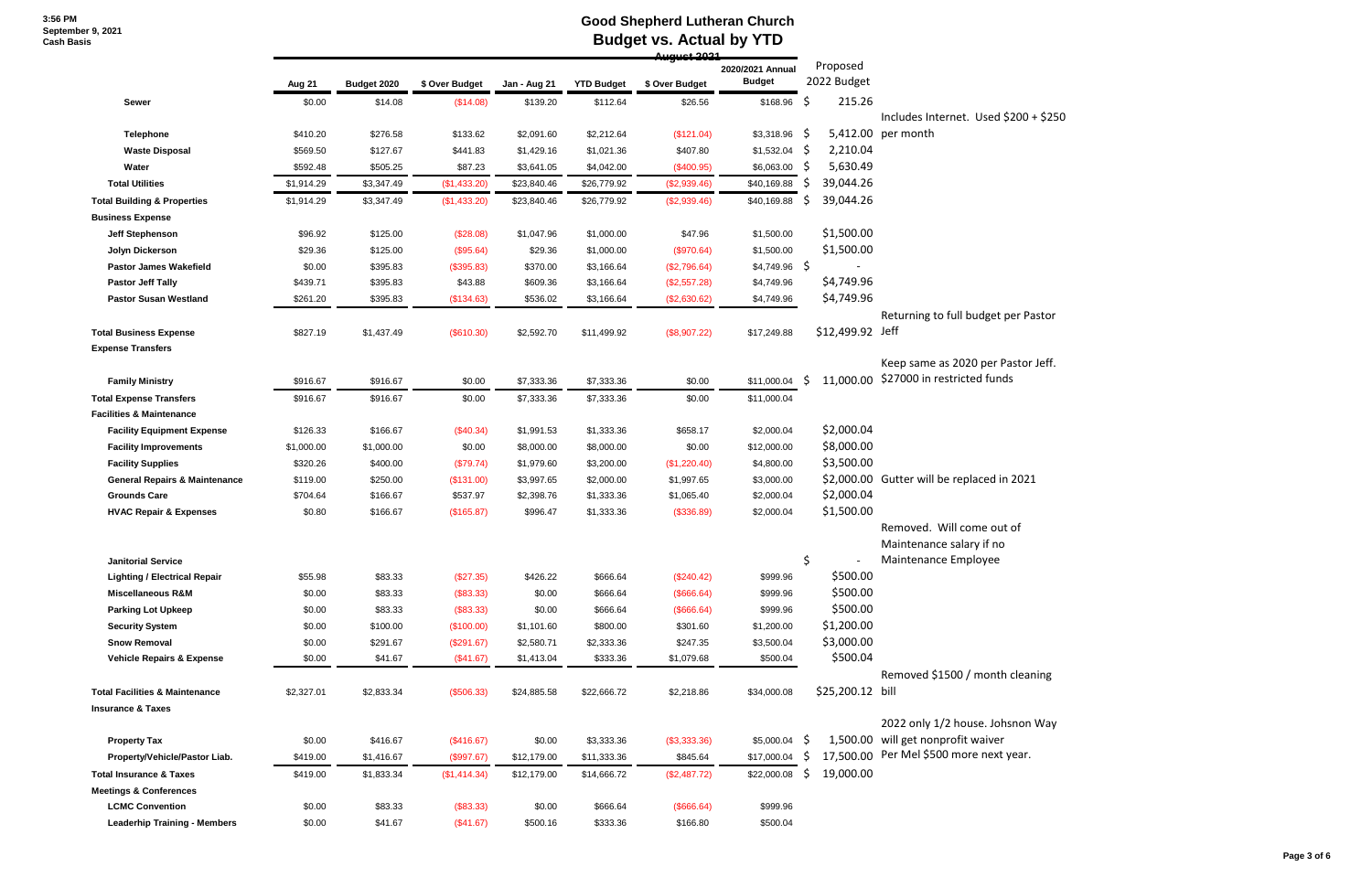## **Good Shepherd Lutheran Church Budget vs. Actual by YTD**

|                                               |             |             |                |              |                   |                | 0مصف عميسه بيه                    |                            |                                           |
|-----------------------------------------------|-------------|-------------|----------------|--------------|-------------------|----------------|-----------------------------------|----------------------------|-------------------------------------------|
|                                               | Aug 21      | Budget 2020 | \$ Over Budget | Jan - Aug 21 | <b>YTD Budget</b> | \$ Over Budget | 2020/2021 Annual<br><b>Budget</b> | Proposed<br>2022 Budget    |                                           |
| <b>Meetings / Seminars</b>                    | \$0.00      |             |                | \$206.02     |                   |                |                                   |                            |                                           |
| <b>Total Meetings &amp; Conferences</b>       | \$0.00      | \$125.00    | (\$125.00)     | \$706.18     | \$1,000.00        | (\$293.82)     | \$1,500.00                        | \$1,500.00                 |                                           |
| <b>Membership Events &amp; Expenses</b>       |             |             |                |              |                   |                |                                   |                            |                                           |
| <b>Adult Education</b>                        | \$185.30    | \$83.33     | \$101.97       | \$728.52     | \$666.64          | \$61.88        | \$999.96                          | -\$<br>1,000.00            |                                           |
| <b>Evangelical Marketing/Banners</b>          | \$0.00      | \$208.33    | (\$208.33)     | \$215.26     | \$1,666.64        | (\$1,451.38)   | \$2,499.96                        | - S                        | 1,000.00 Decreased                        |
| <b>Fellowship Events</b>                      | \$642.35    | \$41.67     | \$600.68       | \$769.12     | \$333.36          | \$435.76       | \$500.04                          | -Ş                         | 1,000.00 Increased                        |
| <b>Hospitality / Shepherd's Care</b>          | \$65.63     | \$83.33     | (\$17.70)      | \$546.61     | \$666.64          | (\$120.03)     | \$999.96                          | 1,000.00<br>-S             |                                           |
| <b>Offering Envelopes &amp; Equipment</b>     | \$0.00      | \$83.33     | (\$83.33)      | \$0.00       | \$666.64          | (\$666.64)     | $$999.96$ \$                      |                            | Per Kathy no future charges.              |
| <b>Picnic/Campout</b>                         | \$0.00      | \$75.00     | (\$75.00)      | \$0.00       | \$600.00          | (\$600.00)     | \$900.00                          | \$900.00                   |                                           |
| <b>Prayer Ministry</b>                        | \$0.00      | \$254.17    | (\$254.17)     | \$0.00       | \$2,033.36        | (\$2,033.36)   | $$3,050.04$ \$                    |                            | 1,000.00 Decreased                        |
| <b>Stephen Ministry</b>                       | \$0.00      | \$41.67     | (\$41.67)      | \$0.00       | \$333.36          | (\$333.36)     | \$500.04                          | -Ş                         | Removed                                   |
| <b>Total Membership Events &amp; Expenses</b> | \$893.28    | \$870.83    | \$22.45        | \$2,259.51   | \$6,966.64        | (\$4,707.13)   | \$10,449.96                       | 5,900.00<br>S              |                                           |
| <b>Office Expenses</b>                        |             |             |                |              |                   |                |                                   |                            |                                           |
| <b>Background Checks</b>                      | \$0.00      | \$25.00     | $(\$25.00)$    | \$72.37      | \$200.00          | (\$127.63)     | \$300.00                          |                            | \$200.00 Decreased                        |
| <b>Bank Charges</b>                           | \$392.63    | \$291.67    | \$100.96       | \$5,468.25   | \$2,333.36        | \$3,134.89     | $$3,500.04$ \$                    | 8,202.38                   |                                           |
| <b>Computer Software/Website</b>              | \$252.00    | \$500.00    | (\$248.00)     | \$9,417.30   | \$4,000.00        | \$5,417.30     | $$6,000.00$ \$                    |                            | 9,500.00 Kathy has reviewed               |
| <b>Copy Machine/Lease/Maint</b>               | \$159.18    | \$133.33    | \$25.85        | \$1,335.34   | \$1,066.64        | \$268.70       | \$1,599.96                        | -S                         | 2,040.00 Per Kathy                        |
| <b>Misc. Expenses</b>                         | \$211.81    | \$8.33      | \$203.48       | \$1,363.60   | \$66.64           | \$1,296.96     | \$99.96                           | 2,045.40<br>-Ş             |                                           |
| <b>Office Equipment &amp; Repair</b>          | \$0.00      | \$41.67     | (\$41.67)      | \$214.97     | \$333.36          | (\$118.39)     | \$500.04                          | 500.00<br>-S               |                                           |
| Postage                                       | \$118.00    | \$83.33     | \$34.67        | \$339.85     | \$666.64          | (\$326.79)     | \$999.96                          | 509.78<br>-Ş               |                                           |
| <b>Staff Expense</b>                          | \$0.00      | \$16.67     | (\$16.67)      | \$0.00       | \$133.36          | (\$133.36)     | \$200.04                          | \$200.04                   |                                           |
| <b>Supplies</b>                               | \$341.34    | \$208.33    | \$133.01       | \$1,981.54   | \$1,666.64        | \$314.90       | \$2,499.96                        | \$2,499.96                 |                                           |
| <b>Visa Rebate Account</b>                    | \$0.00      | (\$91.67)   | \$91.67        | (\$537.16)   | (\$733.36)        | \$196.20       | (\$1,100.04)                      | $\ddot{\varsigma}$         |                                           |
| <b>Total Office Expenses</b>                  | \$1,474.96  | \$1,216.66  | \$258.30       | \$19,656.06  | \$9,733.28        | \$9,922.78     | \$14,599.92                       | \$25,697.55                |                                           |
| <b>Personnel Expenses</b>                     |             |             |                |              |                   |                |                                   |                            |                                           |
| <b>National Paid Leave - FFCRA</b>            | \$0.00      |             |                | (\$16.25)    |                   |                |                                   | \$                         |                                           |
| <b>Nursery</b>                                | \$0.00      | \$250.00    | (\$250.00)     | \$51.00      | \$2,000.00        | (\$1,949.00)   | \$3,000.00                        | \$3,000.00                 |                                           |
| <b>Office Staff</b>                           |             |             |                |              |                   |                |                                   |                            |                                           |
|                                               |             |             |                |              |                   |                |                                   |                            | Actual premiums for 2021 pl               |
|                                               |             |             |                |              |                   |                |                                   |                            | dental and 10% medical incr               |
| <b>Benefits - Staff</b>                       | \$930.68    | \$2,260.42  | (\$1,329.74)   | \$15,619.68  | \$18,083.36       | (\$2,463.68)   | $$27,125.04$ \$                   |                            | 22,436.37 Lower than original             |
| <b>Payroll Taxes - Staff</b>                  | \$1,463.30  | \$1,486.42  | $(\$23.12)$    | \$11,826.52  | \$11,891.36       | (\$64.84)      | $$17,837.04$ \$                   |                            | 20,743.34 Higher than original budget     |
|                                               |             |             |                |              |                   |                |                                   |                            | Reflects a 3% COLA increase.              |
| <b>Salary &amp; Wages - Staff</b>             | \$18,963.33 | \$19,430.58 | (\$467.25)     | \$151,434.78 | \$155,444.64      | (\$4,009.86)   | \$233,166.96                      |                            | \$ 271,154.81 Original worksheet was inco |
| <b>Total Office Staff</b>                     | \$21,357.31 | \$23,177.42 | (\$1,820.11)   | \$178,880.98 | \$185,419.36      | (\$6,538.38)   |                                   | \$278,129.04 \$ 314,334.52 |                                           |
| Pastor                                        |             |             |                |              |                   |                |                                   |                            |                                           |
| J. Tally                                      |             |             |                |              |                   |                |                                   |                            |                                           |
| J. Tally - Retirement                         | \$924.12    | \$550.00    | \$374.12       | \$5,247.40   | \$4,400.00        | \$847.40       | \$6,600.00                        | 8,022.97<br>-Ş             |                                           |
| J. Tally - Salary                             | \$6,491.08  | \$5,500.08  | \$991.00       | \$46,973.84  | \$44,000.64       | \$2,973.20     | \$66,000.96                       | 80,229.75<br>-S            |                                           |
| <b>Total J. Tally</b>                         | \$7,415.20  | \$6,050.08  | \$1,365.12     | \$52,221.24  | \$48,400.64       | \$3,820.60     | \$72,600.96                       | 88,252.72<br>S.            |                                           |
| J. Wakefield                                  |             |             |                |              |                   |                |                                   |                            |                                           |
| J. Wakefield - Retirement                     | \$0.00      | \$649.08    | (\$649.08)     | \$3,795.56   | \$5,192.64        | (\$1,397.08)   | $$7,788.96$ \$                    |                            |                                           |
| J. Wakefield - Salary                         | \$1,375.03  | \$6,491.08  | (\$5,116.05)   | \$39,935.01  | \$51,928.64       | (\$11,993.63)  | \$77,892.96                       | -S                         |                                           |
| <b>Total J. Wakefield</b>                     | \$1,375.03  | \$7,140.16  | (\$5,765.13)   | \$43,730.57  | \$57,121.28       | (\$13,390.71)  | \$85,681.92 \$                    |                            |                                           |
| S. Westland                                   |             |             |                |              |                   |                |                                   |                            |                                           |

 $1$  plus 5% ncrease.

ase. ncorrect.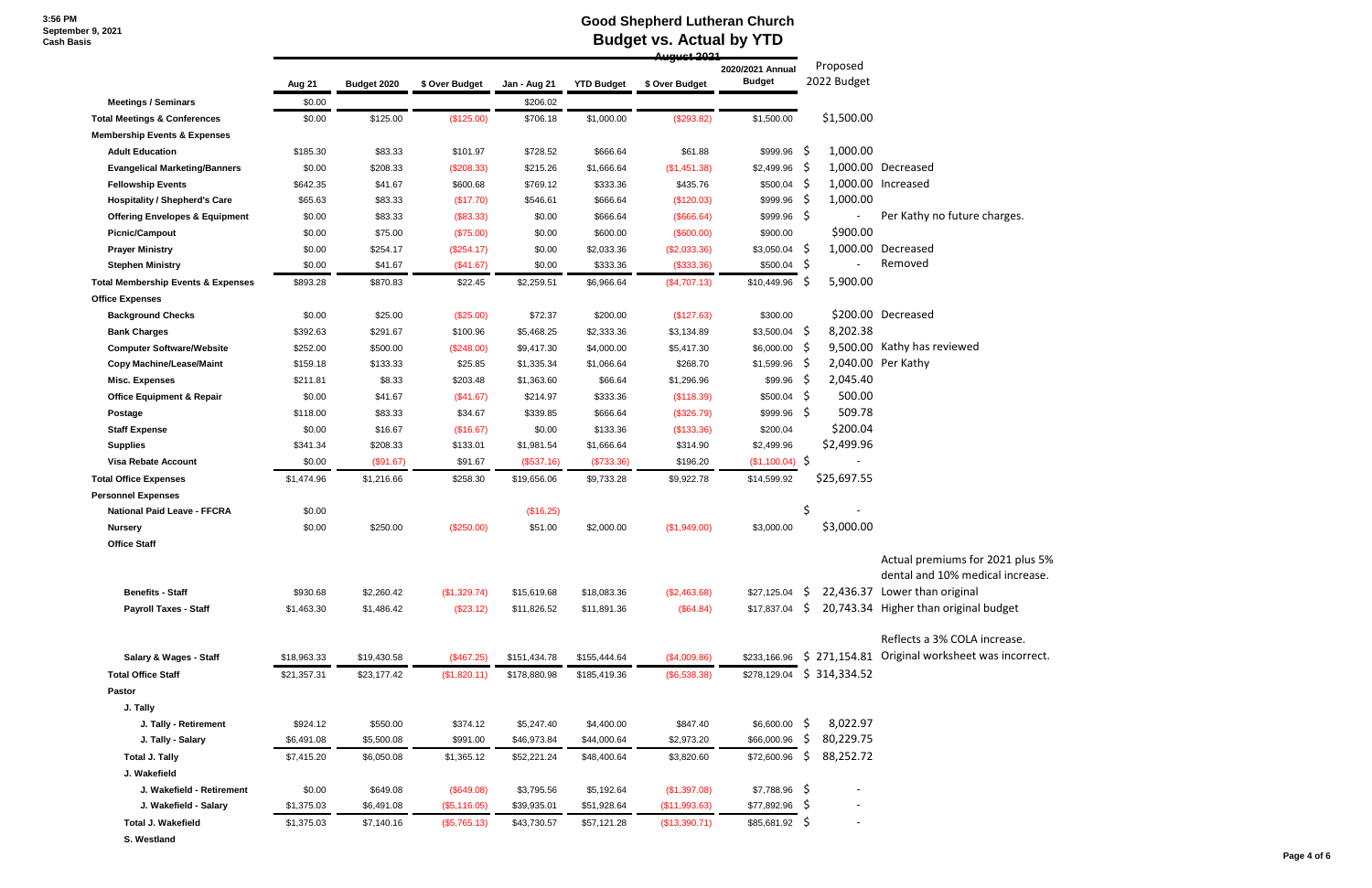#### **Good Shepherd Lutheran Church Budget vs. Actual by YTD**

|                                        |             |             |                |              |                   | 4سمسمس         |                                   |     |                         |                                                                                                                                |
|----------------------------------------|-------------|-------------|----------------|--------------|-------------------|----------------|-----------------------------------|-----|-------------------------|--------------------------------------------------------------------------------------------------------------------------------|
|                                        | Aug 21      | Budget 2020 | \$ Over Budget | Jan - Aug 21 | <b>YTD Budget</b> | \$ Over Budget | 2020/2021 Annual<br><b>Budget</b> |     | Proposed<br>2022 Budget |                                                                                                                                |
| S. Westland - Retirement               | \$513.95    | \$513.92    | \$0.03         | \$4,111.60   | \$4,111.36        | \$0.24         | \$6,167.04                        | \$  | 6,798.10                |                                                                                                                                |
|                                        |             |             |                |              |                   |                |                                   | S   | 67,980.99               | Approval for increase for Susan to<br>Jeff's old salary + 3% raise                                                             |
| S. Westland - Salary                   | \$5,139.46  | \$5,139.42  | \$0.04         | \$41,115.68  | \$41,115.36       | \$0.32         | \$61,673.04                       |     |                         |                                                                                                                                |
| <b>Total S. Westland</b>               | \$5,653.41  | \$5,653.34  | \$0.07         | \$45,227.28  | \$45,226.72       | \$0.56         | \$67,840.08                       | \$  | 74,779.09               |                                                                                                                                |
| <b>Medical - Pastors</b>               | \$1,798.64  | \$1,812.50  | (\$13.86)      | \$14,389.12  | \$14,500.00       | (\$110.88)     | \$21,750.00                       | S.  |                         | 20,409.47 10% increase without Pastor James                                                                                    |
| <b>SE Taxes - Pastors</b>              | \$994.91    | \$1,310.50  | (\$315.59)     | \$9,957.89   | \$10,484.00       | (\$526.11)     | \$15,726.00                       | \$. |                         | 11,338.16 Slightly lower than original budget.                                                                                 |
| <b>Total Pastor</b>                    | \$17,237.19 | \$21,966.58 | (\$4,729.39)   | \$165,526.10 | \$175,732.64      | (\$10,206.54)  | \$263,598.96                      |     | \$194,779.44            |                                                                                                                                |
| <b>Payroll Services</b>                | \$36.75     | \$50.00     | (\$13.25)      | \$295.75     | \$400.00          | (\$104.25)     | \$600.00                          |     |                         | \$378.00 Slightly lower than original budget.                                                                                  |
| <b>Work Comp Insurance</b>             | \$0.00      | \$175.00    | (\$175.00)     | \$1,914.75   | \$1,400.00        | \$514.75       | \$2,100.00                        |     |                         | \$2,364.81 Slightly higher than original budget.                                                                               |
| <b>Worship Leaders</b>                 | \$610.00    | \$1,500.00  | (\$890.00)     | \$3,925.00   | \$12,000.00       | (\$8,075.00)   | \$18,000.00                       | \$. | 10,000.00 Per Barb      |                                                                                                                                |
| <b>Total Personnel Expenses</b>        | \$39,241.25 | \$47,119.00 | (\$7,877.75)   | \$350,577.33 | \$376,952.00      | (\$26,374.67)  | \$565,428.00                      | \$  | 524,856.77              |                                                                                                                                |
| <b>Professional Services</b>           |             |             |                |              |                   |                |                                   |     |                         |                                                                                                                                |
| <b>Accounting</b>                      | \$506.25    | \$625.00    | (\$118.75)     | \$4,466.25   | \$5,000.00        | (\$533.75)     | \$7,500.00                        |     | \$7,500.00              |                                                                                                                                |
| <b>Total Professional Services</b>     | \$506.25    | \$625.00    | (\$118.75)     | \$4,466.25   | \$5,000.00        | (\$533.75)     | \$7,500.00                        |     | \$7,500.00              |                                                                                                                                |
| Rentals                                |             |             |                |              |                   |                |                                   |     |                         |                                                                                                                                |
| <b>Repairs &amp; Maintenance</b>       |             |             |                |              |                   |                |                                   |     |                         |                                                                                                                                |
| 1/2 House R&M                          | \$0.00      | \$83.33     | (\$83.33)      | \$0.00       | \$666.64          | (\$666.64)     | \$999.96                          |     | \$500.00                |                                                                                                                                |
| Johnson Way House R&M                  | \$0.00      | \$83.33     | (\$83.33)      | \$55.53      | \$666.64          | (S611.11)      | \$999.96                          |     | \$500.00                |                                                                                                                                |
| Milestone #1 R&M                       | \$25.99     | \$83.33     | (\$57.34)      | \$183.06     | \$666.64          | (\$483.58)     | \$999.96                          |     | \$500.00                |                                                                                                                                |
| Milestone #2 R&M                       | \$0.00      | \$83.33     | (\$83.33)      | \$54.33      | \$666.64          | (\$612.31)     | \$999.96                          |     | \$500.00                |                                                                                                                                |
| Repairs & Maintenance - Other          | \$0.00      |             |                | (\$4.98)     |                   |                |                                   |     |                         |                                                                                                                                |
| <b>Total Repairs &amp; Maintenance</b> | \$25.99     | \$333.32    | (\$307.33)     | \$287.94     | \$2,666.56        | (\$2,378.62)   | \$3,999.84                        |     | \$2,000.00              |                                                                                                                                |
| <b>Utilities</b>                       |             |             |                |              |                   |                |                                   |     |                         |                                                                                                                                |
| 1/2 House Utilities                    |             |             |                |              |                   |                |                                   |     |                         |                                                                                                                                |
| 1/2 House - Electric/Gas               | \$0.00      | \$8.33      | (\$8.33)       | \$0.00       | \$66.64           | (\$66.64)      | \$99.96                           |     |                         | \$0.00 Resident to pay Utilities per Jennifer<br>Not included in original budget. Paid<br>by GSLC to ensure lawn is taken care |
| 1/2 House - Water/Sewer                | \$50.36     | \$66.67     | (\$16.31)      | \$511.56     | \$533.36          | (\$21.80)      | \$800.04                          |     | \$800.00 of             |                                                                                                                                |
| <b>Total 1/2 House Utilities</b>       | \$50.36     | \$75.00     | (\$24.64)      | \$511.56     | \$600.00          | (\$88.44)      | \$900.00                          |     |                         | \$800.00 Resident to pay Utilities per Jennifer                                                                                |
| Johnson Way House - Utilities          |             |             |                |              |                   |                |                                   |     |                         | Removed. \$651 was in original                                                                                                 |
| Johnson Way - Electric/Gas             | \$0.00      | \$16.67     | (\$16.67)      | \$434.54     | \$133.36          | \$301.18       | $$200.04$ \$                      |     |                         | budget                                                                                                                         |
| Johnson Way - Water/Sewer              | \$123.35    | \$66.67     | \$56.68        | \$641.74     | \$533.36          | \$108.38       | $$800.04$ \$                      |     | 962.61                  |                                                                                                                                |
|                                        |             |             |                |              |                   |                |                                   |     | 962.61                  |                                                                                                                                |
| Total Johnson Way House - Utilitie     | \$123.35    | \$83.34     | \$40.01        | \$1,076.28   | \$666.72          | \$409.56       | \$1,000.08                        | -\$ |                         | Paid by GSLC to ensure lawn is taker                                                                                           |
| Milestone #1 - Water/Sewer             | \$362.80    | \$133.33    | \$229.47       | \$1,338.27   | \$1,066.64        | \$271.63       | \$1,599.96                        | -\$ | 2,007.41 care of.       | Paid by GSLC to ensure lawn is taker                                                                                           |
| Milesstone #2 - Water/Sewer            | \$51.17     | \$66.67     | (\$15.50)      | \$504.62     | \$533.36          | (\$28.74)      | \$800.04                          |     |                         | \$800.04 care of.                                                                                                              |
| <b>Total Utilities</b>                 | \$587.68    | \$358.34    | \$229.34       | \$3,430.73   | \$2,866.72        | \$564.01       | \$4,300.08                        |     | \$4,570.06              |                                                                                                                                |
|                                        |             |             |                |              |                   |                |                                   |     |                         |                                                                                                                                |

.<br>budget. Paid s taken care

awn is taken

awn is taken